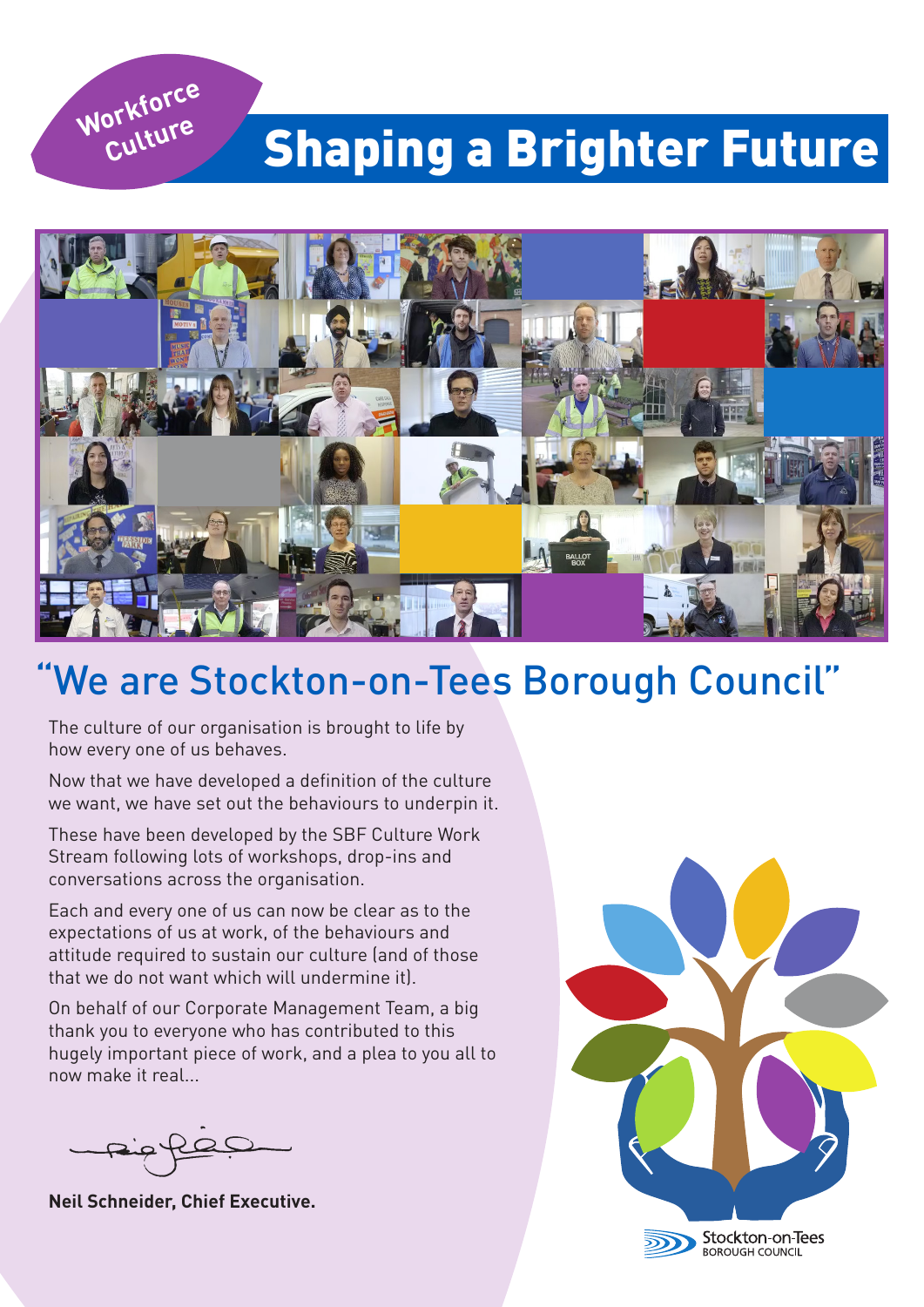|                                                                                                  | We will                                                                                                                                                                                                                                                                                                                               | We will not                                                                                                                                                                                                                              |                                                         | We will                                                                                                                                                                                                                                                                                                      | We will not                                                                                                                                                                                                                                     |
|--------------------------------------------------------------------------------------------------|---------------------------------------------------------------------------------------------------------------------------------------------------------------------------------------------------------------------------------------------------------------------------------------------------------------------------------------|------------------------------------------------------------------------------------------------------------------------------------------------------------------------------------------------------------------------------------------|---------------------------------------------------------|--------------------------------------------------------------------------------------------------------------------------------------------------------------------------------------------------------------------------------------------------------------------------------------------------------------|-------------------------------------------------------------------------------------------------------------------------------------------------------------------------------------------------------------------------------------------------|
| We make<br>a positive<br>contribution<br>at work for<br>the whole<br>council                     | • Contribute to Council, service and<br>team goals<br>Build good links and relationships<br>with other teams and services<br>Keep colleagues across the Council<br>informed of progress and issues<br>which affect them<br>• Work effectively with other teams and<br>services to get things done                                     | • Blame other services or teams<br>when things go wrong<br>• Be satisfied with poor performance<br>or standards<br>• Work in isolation or 'silos'<br>• Pass work to other teams without<br>making sure they can take it on               | We are heard                                            | • Make time to listen to, support and<br>involve others<br>• Speak to each other with respect and<br>understanding<br>• Give honest and helpful feedback<br>• Seek different views and opinions<br>and take them into account<br>Be happy to ask questions and speak<br>up<br>• Show that we are willing and | • Discourage discussion<br>• Ignore people or show a lack of<br>interest<br>• Be uncooperative or indifferent<br>Dismiss suggestions without<br>explaining why<br>• Be reluctant to learn new things                                            |
| We never<br>lose sight<br>of the fact<br>we are here<br>to serve the<br>people of<br>the borough | Be helpful, polite and friendly to our<br>customers<br>• Take time to understand the needs of<br>our customers<br>Try and find solutions to customers'<br>problems and issues<br>Listen to and act on customer<br>feedback                                                                                                            | Be unhelpful or rude to customers<br>• Be disrespectful about customers<br>Make promises to customers that<br>we know cannot be kept<br>Make decisions or act without<br>considering the needs of the<br>customer                        | We take<br>responsibility<br>for our own<br>development | committed to learn new things<br>Actively seek opportunities to learn<br>and develop<br>Recognise our strengths and abilities<br>but also where we can improve<br>Admit mistakes and learn from<br>experience<br>• Seek feedback                                                                             | • Think we don't need to improve or<br>develop<br>• Ignore or refuse offers of support<br>Ignore feedback                                                                                                                                       |
| We are<br>valued,<br>trusted and<br>supported                                                    | Be tolerant of others, recognising<br>that we are all different and like to<br>work in different ways<br>Ensure that we all know what is<br>expected of us<br>Give others the time and opportunity<br>to do their work<br>• Help others to gain experience, and<br>develop their skills and knowledge<br>Keep each other informed and | • Ignore, exclude or treat others<br>unfairly<br>Take credit for the good work of<br>others<br>• Avoid responsibility when problems<br>arise<br>• Be unreasonable or make things<br>difficult for others<br>• Gossip or undermine others | We are not<br>afraid to try<br>something<br>new         | Encourage creativity and innovation<br>• Seek out and share ideas for<br>improvement<br>Be willing to take on new challenges<br>• Be open to change<br>Fully consider ideas and suggestions<br>before pressing ahead<br>Understand that sometimes new<br>ideas fail                                          | • Let fear of making mistakes stand<br>in our way<br>Discourage ideas and suggestions<br>Say 'this is the way we always do it'<br>Stick to a course of action which is<br>clearly not working<br>• Change things without thinking it<br>through |
|                                                                                                  | updated<br>Show appreciation and say 'thank<br>you<br>Challenge inappropriate behaviour<br>and attitudes<br>Be reliable, on time and meet                                                                                                                                                                                             | • Say no all the time when we can                                                                                                                                                                                                        | We belong                                               | Be friendly, approachable and<br>positive<br>• Care about others<br>Look out for each other<br>$\bullet$<br>• Celebrate achievements<br>• Take opportunities to get involved<br>• Speak highly of who we are and what                                                                                        | • Moan or complain all the time<br>Show that we can't be bothered<br>Leave colleagues to deal with<br>difficult situations by themselves<br>when they need help<br>• Say 'its nothing to do with me'<br>• Forget that we represent the          |
| We work<br>hard                                                                                  | deadlines<br>Take pride in our job<br>Be flexible and willing to help out<br>• Try our best<br>Take responsibility for our work                                                                                                                                                                                                       | help out<br>Avoid work<br>• Wait to be told what to do<br>• Assume someone else will do it                                                                                                                                               |                                                         | we do<br>Keep up to date with what's<br>happening in the Council and across<br>the borough                                                                                                                                                                                                                   | Council                                                                                                                                                                                                                                         |